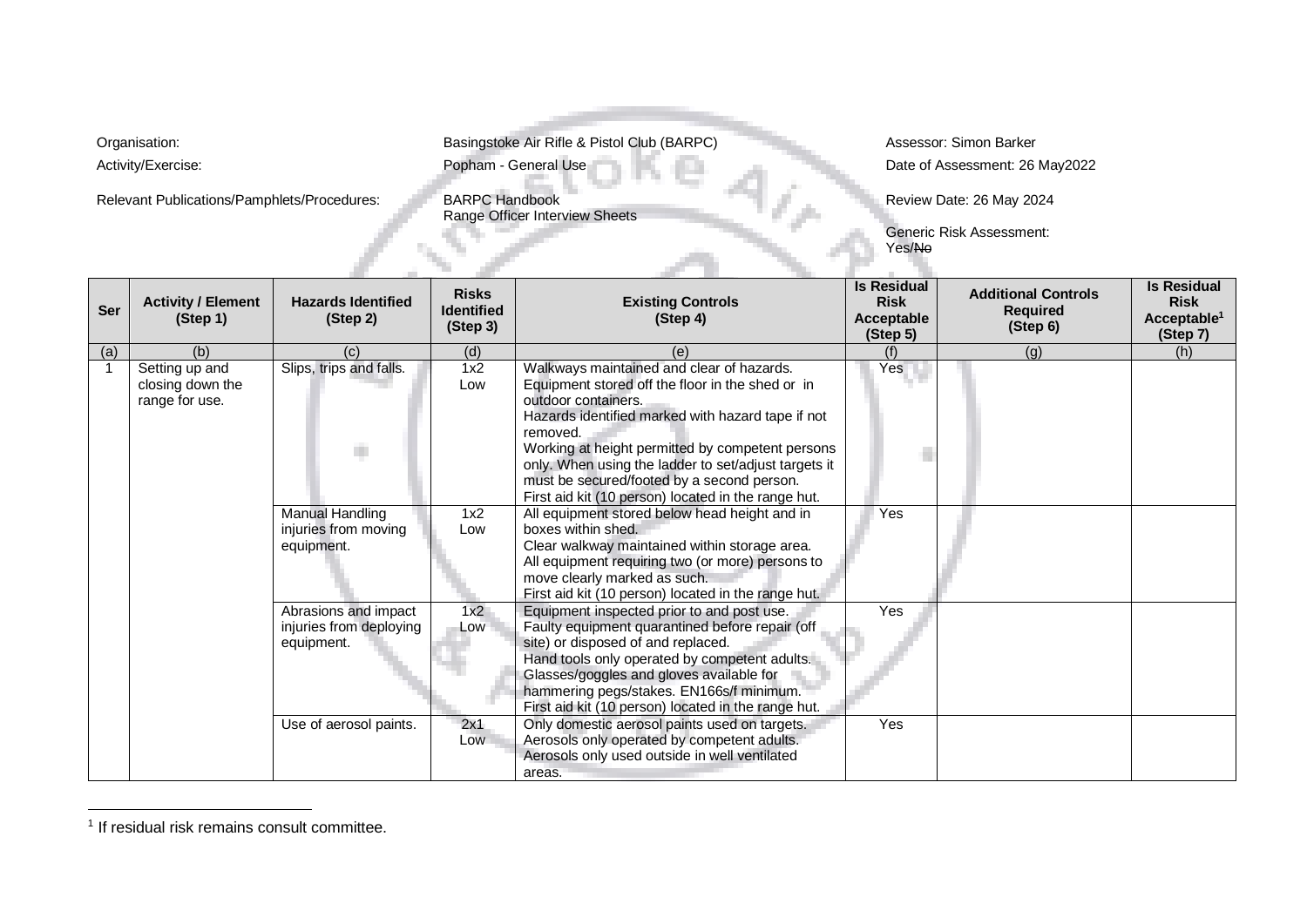| Ser | <b>Activity / Element</b><br>(Step 1) | <b>Hazards Identified</b><br>(Step 2)                                                | <b>Risks</b><br><b>Identified</b><br>(Step 3) | <b>Existing Controls</b><br>(Step 4)                                                                                                                                                                                                                                                                                                                                                                                                                                                                                                                                                                                                                                                                                                                                                                                                                                                                                                                                                                                                                                                                                                                                                                                                                                                                                                                                                                                                           | <b>Is Residual</b><br><b>Risk</b><br><b>Acceptable</b><br>(Step 5) | <b>Additional Controls</b><br><b>Required</b><br>(Step 6) | <b>Is Residual</b><br><b>Risk</b><br>Acceptable <sup>1</sup><br>(Step 7) |
|-----|---------------------------------------|--------------------------------------------------------------------------------------|-----------------------------------------------|------------------------------------------------------------------------------------------------------------------------------------------------------------------------------------------------------------------------------------------------------------------------------------------------------------------------------------------------------------------------------------------------------------------------------------------------------------------------------------------------------------------------------------------------------------------------------------------------------------------------------------------------------------------------------------------------------------------------------------------------------------------------------------------------------------------------------------------------------------------------------------------------------------------------------------------------------------------------------------------------------------------------------------------------------------------------------------------------------------------------------------------------------------------------------------------------------------------------------------------------------------------------------------------------------------------------------------------------------------------------------------------------------------------------------------------------|--------------------------------------------------------------------|-----------------------------------------------------------|--------------------------------------------------------------------------|
| (a) | (b)                                   | (c)                                                                                  | (d)                                           | (e)                                                                                                                                                                                                                                                                                                                                                                                                                                                                                                                                                                                                                                                                                                                                                                                                                                                                                                                                                                                                                                                                                                                                                                                                                                                                                                                                                                                                                                            | (f)                                                                | (q)                                                       | (h)                                                                      |
|     |                                       |                                                                                      |                                               | Eye wash and hand wash stations available.<br>First aid kit (10 person) located in the range hut.                                                                                                                                                                                                                                                                                                                                                                                                                                                                                                                                                                                                                                                                                                                                                                                                                                                                                                                                                                                                                                                                                                                                                                                                                                                                                                                                              |                                                                    |                                                           |                                                                          |
|     |                                       | Episodes of<br>underlying health<br>issues.                                          | 3x1<br>Medium                                 | Members encouraged to inform committee of any<br>underlying health issues. Also encouraged to only<br>work within their limits.<br>First aid kit (10 person) located in the range hut.                                                                                                                                                                                                                                                                                                                                                                                                                                                                                                                                                                                                                                                                                                                                                                                                                                                                                                                                                                                                                                                                                                                                                                                                                                                         | Yes                                                                |                                                           |                                                                          |
| 2   | Using the range.                      | Negligent Discharge<br>of an air weapon.<br>Pellet leaving the<br>range danger area. | 3x1<br>Medium<br>2x1<br>Low                   | All persons using the range must have completed<br>a range induction or be directly supervised (1:1) by<br>a Range Officer or an individual nominated by a<br>Range Officer or receive a safety brief prior to<br>shooting if visiting the grounds from another club.<br>All members briefed on the following procedures;<br>-Guns to be transported unloaded and decocked.<br>-Muzzles to be kept pointing down at the ground<br>unless on the shooting line including when in<br>transit.<br>-Guns only to be loaded at the shooting line.<br>-No shouldering of rifles or aiming of guns<br>anywhere other than the shooting line.<br>-Fingers kept clear of triggers until ready to take<br>an aimed shot.<br>-Only rifles with a maximum power of less than<br>12ft/lbs and pistols with a maximum power of<br>6ft/lbs may be used at Popham Woods.<br>-No alcohol is to be consumed prior to using the<br>range and shooters are not to be under the<br>influence of alcohol or drugs whilst using the<br>range.<br>Range Officers actively looking to reinforce these<br>points throughout use of the range.<br>First aid kit (10 person) located in the range hut.<br>The range is set up ensuring that all shots will<br>remain within the boundary of the range. This is<br>achieved with the use of either suitable backstops<br>or by allowing sufficient fallout area beyond the<br>target. Once a course is set it is checked by | Yes<br>Yes                                                         |                                                           |                                                                          |
|     |                                       |                                                                                      |                                               | another range officer prior to it being shot.<br>First aid kit (10 person) located in the range hut.                                                                                                                                                                                                                                                                                                                                                                                                                                                                                                                                                                                                                                                                                                                                                                                                                                                                                                                                                                                                                                                                                                                                                                                                                                                                                                                                           |                                                                    |                                                           |                                                                          |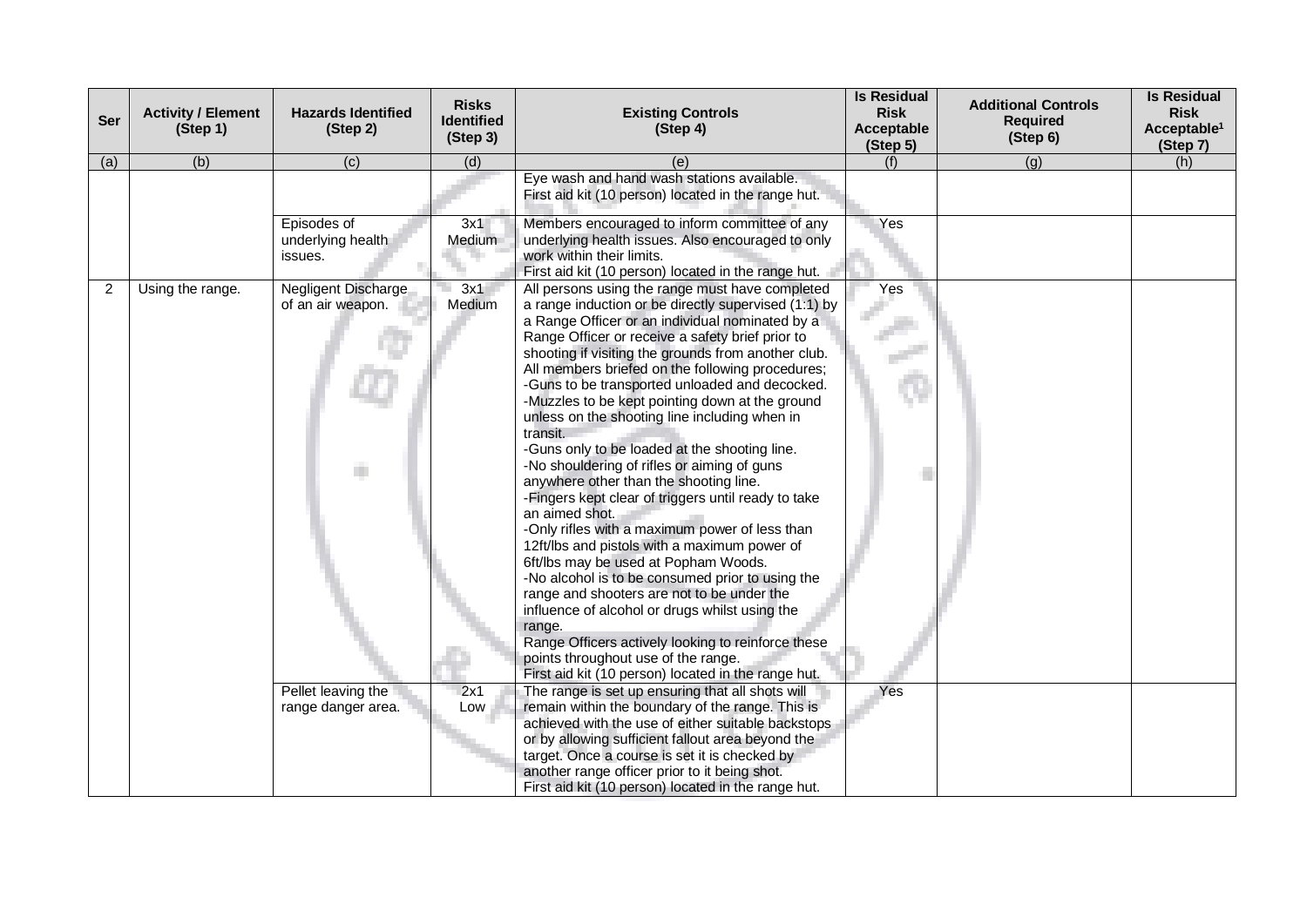| Ser | <b>Activity / Element</b><br>(Step 1) | <b>Hazards Identified</b><br>(Step 2)                                          | <b>Risks</b><br><b>Identified</b><br>(Step 3) | <b>Existing Controls</b><br>(Step 4)                                                                                                                                                                                                                                                                                                                                                                                                                                                                                                                                                                                                                                                                                                                                                                                                                                                                                                                                                                                                                                                   | <b>Is Residual</b><br><b>Risk</b><br>Acceptable<br>(Step 5) | <b>Additional Controls</b><br><b>Required</b><br>(Step 6) | <b>Is Residual</b><br><b>Risk</b><br>Acceptable <sup>1</sup><br>(Step 7) |
|-----|---------------------------------------|--------------------------------------------------------------------------------|-----------------------------------------------|----------------------------------------------------------------------------------------------------------------------------------------------------------------------------------------------------------------------------------------------------------------------------------------------------------------------------------------------------------------------------------------------------------------------------------------------------------------------------------------------------------------------------------------------------------------------------------------------------------------------------------------------------------------------------------------------------------------------------------------------------------------------------------------------------------------------------------------------------------------------------------------------------------------------------------------------------------------------------------------------------------------------------------------------------------------------------------------|-------------------------------------------------------------|-----------------------------------------------------------|--------------------------------------------------------------------------|
| (a) | (b)                                   | (c)                                                                            | (d)                                           | (e)                                                                                                                                                                                                                                                                                                                                                                                                                                                                                                                                                                                                                                                                                                                                                                                                                                                                                                                                                                                                                                                                                    | (f)                                                         | $\overline{(g)}$                                          | (h)                                                                      |
|     |                                       | Ricochet.<br>Abrasions & Crush<br>injuries from piston<br>powered air weapons. | 2x2<br>Medium<br>2x1<br>Low                   | Only lead, lead alloy, copper coated lead, zinc,<br>zinc alloy and frangible ammunition to be used on<br>the range.<br>Only rifles with a maximum power of less than<br>12ft/lbs and pistols with a maximum power of less<br>than 6ft/lbs may be used at Popham Woods.<br>Targets are not to be placed closer than 8yds from<br>a shooting line. Any target that is 20 yards or<br>nearer to the firing line must be positioned so that<br>the faceplate is parallel to the firing line.<br>First aid kit (10 person) located in the range hut.<br>Members are instructed in how to safely load<br>piston powered guns during the induction process<br>(maintaining control of the cocking lever and never<br>relying on mechanical devices).<br>Members also instructed on ensuring correct eye<br>relief for recoiling guns.                                                                                                                                                                                                                                                         | Yes<br>Yes                                                  |                                                           |                                                                          |
|     |                                       | Persons straying into<br>the range area.                                       | 3x1<br>Medium                                 | Range Officers are present to ensure these<br>processes are adhered to.<br>First aid kit (10 person) located in the range hut.<br>The range is set up on private land with no public<br>access permitted.<br>A locked gate is used to control access from the<br>public highway.<br>On site, a combination of ropes and barrier tape is<br>used to denote the shooting lines and routes<br>around the range. These are briefed to shooters<br>prior to shooting commencing.<br>The range is controlled by an authorised Range<br>Officer and is only made live once they are certain<br>no one is forward of the shooting line.<br>If people do need to move forward of the shooting<br>line then the Range Officer signals a cease fire<br>and waits until all shooters have cleared their guns<br>prior to allowing movement forward of the shooting<br>line.<br>If someone does stray into the range area the<br>Range Officer will signal an immediate cease fire.<br>Shooters are briefed that anyone can initiate an<br>immediate cease fire by shouting 'STOP, STOP,<br>STOP!'. | Yes                                                         |                                                           |                                                                          |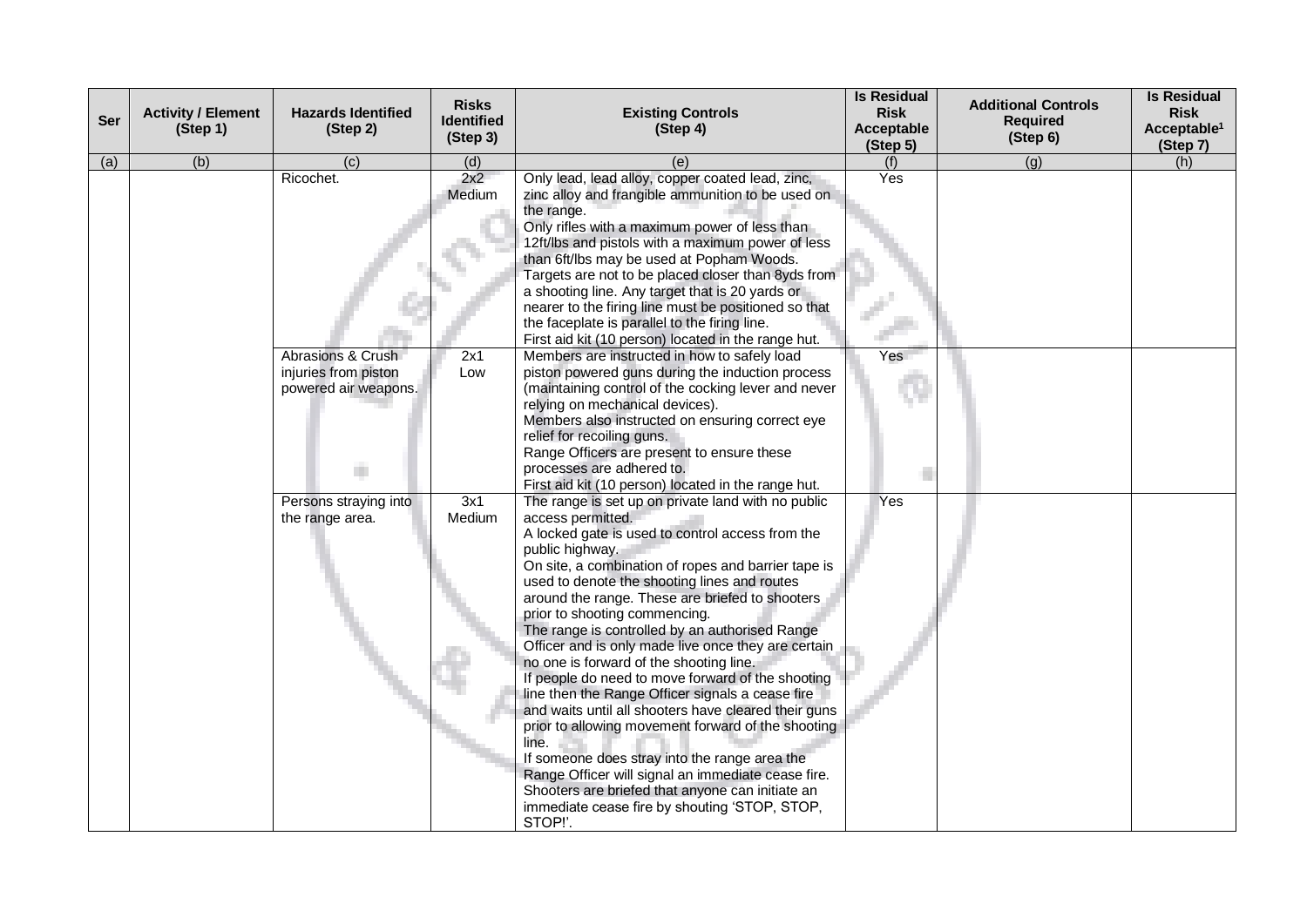| <b>Activity / Element</b><br>(Step 1) | <b>Hazards Identified</b><br>(Step 2)                             | <b>Risks</b><br><b>Identified</b><br>(Step 3) | <b>Existing Controls</b><br>(Step 4)                                                                                                                                                                                                                                                                                                                                                                                                                                                                          | <b>Is Residual</b><br><b>Risk</b><br><b>Acceptable</b><br>(Step 5) | <b>Additional Controls</b><br><b>Required</b><br>(Step 6) | <b>Is Residual</b><br><b>Risk</b><br>Acceptable <sup>1</sup><br>(Step 7) |
|---------------------------------------|-------------------------------------------------------------------|-----------------------------------------------|---------------------------------------------------------------------------------------------------------------------------------------------------------------------------------------------------------------------------------------------------------------------------------------------------------------------------------------------------------------------------------------------------------------------------------------------------------------------------------------------------------------|--------------------------------------------------------------------|-----------------------------------------------------------|--------------------------------------------------------------------------|
| (b)                                   | (c)                                                               | (d)                                           | (e)                                                                                                                                                                                                                                                                                                                                                                                                                                                                                                           | (f)                                                                | (q)                                                       | (h)                                                                      |
|                                       |                                                                   |                                               | First aid kit (10 person) located in the range hut.                                                                                                                                                                                                                                                                                                                                                                                                                                                           |                                                                    |                                                           |                                                                          |
|                                       | Freezing injuries from<br>CO <sub>2</sub> .                       | 1x1<br>Low                                    | Members are briefed during the induction of the<br>inherent risk of a freezing injury caused by a<br>recently used CO2 cartridge and to avoid handling<br>them with bare hands.<br>First aid kit (10 person) located in the range hut.                                                                                                                                                                                                                                                                        | Yes                                                                |                                                           |                                                                          |
|                                       | Injuries resulting from<br>high pressure air<br>(HPA) leaks.<br>m | 3x1<br>Meium                                  | Recharging of guns from HPA bottles and pumps<br>is only to be conducted away from the shooting<br>line.<br>Recharging of guns should only be carried out by<br>competent adults.<br>HPA bottles are to be stored at ground level when<br>not in use.<br>Members are briefed that they should ensure all<br>HPA bottles are covered by an indate inspection<br>and checked prior to use.<br>Members are also briefed on filling procedures.<br>The Range Officers are present to offer advice as<br>required. | Yes                                                                |                                                           |                                                                          |
|                                       | Lead poisoning.                                                   | 3x1<br>Medium                                 | Members are briefed during the induction that lead<br>is toxic and they should wash their hands<br>thoroughly after handling ammunition. This<br>message is reiterated when food/drinks are<br>provided at the range.<br>No hand wash facility available at Popham<br>shooters should wash their hands as soon as<br>possible.                                                                                                                                                                                | Yes                                                                |                                                           |                                                                          |
|                                       |                                                                   |                                               |                                                                                                                                                                                                                                                                                                                                                                                                                                                                                                               | First aid kit (10 person) located in the range hut.                |                                                           |                                                                          |

| <b>Authorising Officer</b>                     | Name              | Post     | <b>Date</b> | <b>Signature</b>                |
|------------------------------------------------|-------------------|----------|-------------|---------------------------------|
| <b>Existing and Additional Controls Agreed</b> | <b>Bryn Jones</b> | Chairman | 26 May 2022 | <original signed=""></original> |
| <b>Additional Controls Implemented</b>         |                   |          |             |                                 |
|                                                |                   |          |             |                                 |
|                                                |                   |          |             |                                 |